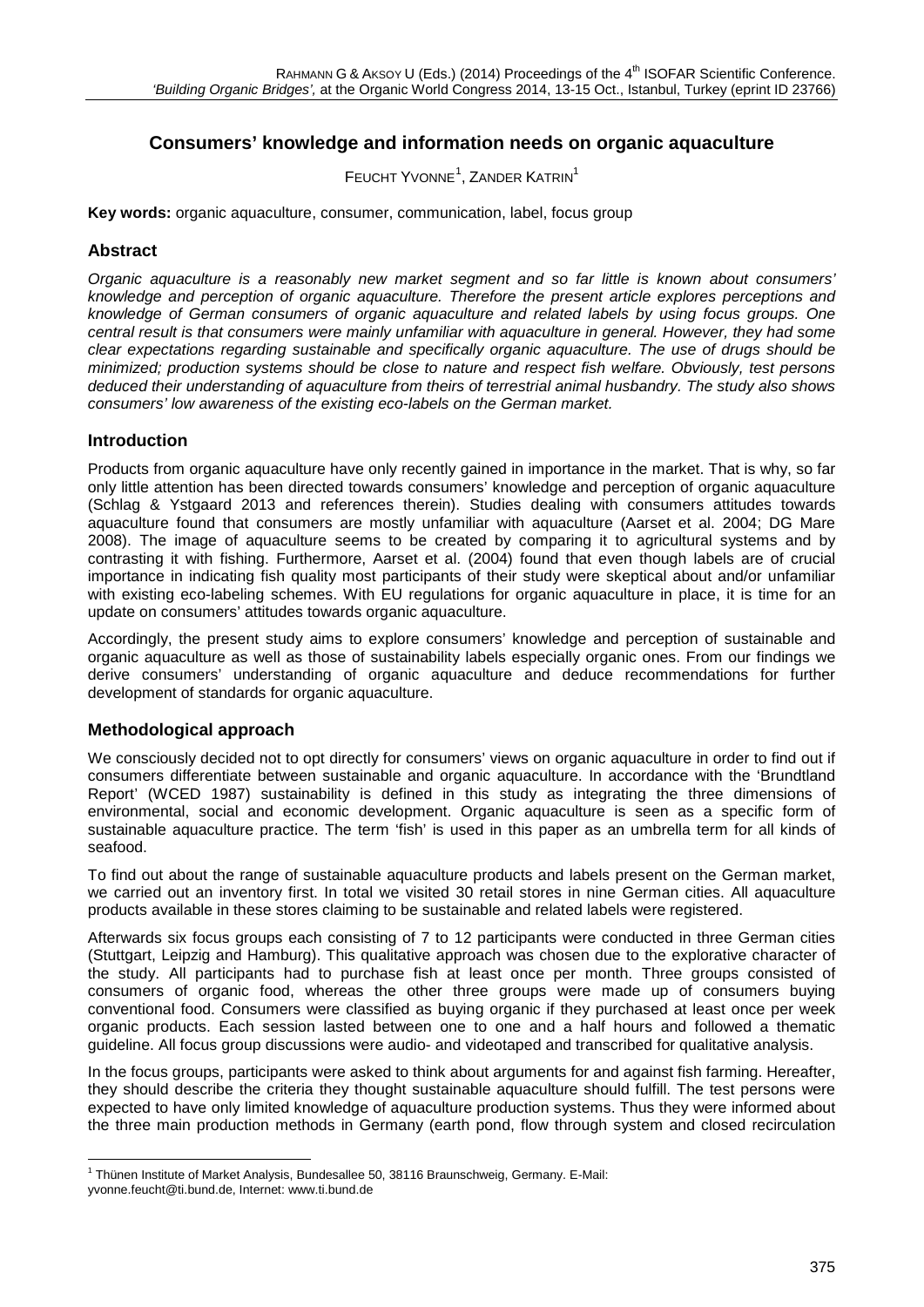system) and asked about their attitudes towards the presented systems. Next, participants were shown the five most prominent labels we found in the inventory and the Aquaculture Stewardship Council label (ASC). The ASC label was introduced in 2012 to the German market and was listed because the food industry expects it to become an important sustainability label. The participants were asked if they recognized any of these labels from fish products.

## **Results**

According to the inventory a total of 143 different fish products claiming to be sustainable existed. Most of the products used labels as means of communication. More than half of the articles (61%) originated from organic aquaculture. Altogether, 18 different sustainability labels were found. Eight of which were organic ones. The most prominent label was the EU organic logo which was found on 40% of all articles. The second most frequent label was 'Naturland' (20%) followed by the German 'Bio-Siegel' with 12%.

Participants expected sustainable aquaculture to restrain from drug usage as far as possible and to work without artificial additives and hormones. Sustainable aquaculture should be a natural way of production respecting fish welfare and the environment. Fish feed should be sustainable itself and species-appropriate. Moreover, full transparency along the supply chain and outstanding quality were demanded by the participants. With regard to closed recirculation systems some associations with 'mass animal husbandry' came up. Fish welfare was heavily doubted in these systems. Likely ecologic advantages with respect to nutrient run-offs were outweighed by the lack of naturalness and the assumed deficiencies in fish welfare.

The attributes participants ascribed to organic aquaculture mostly conformed to current organic aquaculture practice. Participants imagined organic production as a natural one that combines eco-friendliness with fish welfare. In this context, a typical comment was: *'[…] organic, the fish is happy […]'* (HH2F2). Other traits of organic aquaculture mentioned by participants were the exclusive breeding of native fish species and the renunciation to drug usage especially antibiotics. Some participants referred to organic aquaculture as a practice that is ecofriendly in a holistic manner. Ponds or tanks should have a natural appearance (e.g., vegetation around the site). Organic aquaculture was interpreted by several of the participants as a more traditional one, which is less industrialized. These expectations led many of them to the conclusion that an organic aquaculture might use earth ponds or flow through systems but not closed recirculation systems since they were perceived as too technical and artificial. Some participants expected organic fish farms to be small to medium sized. Big dimensions were mostly associated with industrial livestock farming and perceived to contradict the idea of organic production.

A large part of the participants did not clearly distinguish between sustainable and organic aquaculture. Some of them mixed the two terms and used them synonymously. Nonetheless, several of the participants had rather clear conceptions and expectations of organic aquaculture. Whereas sustainability was a more or less vague term with unclear definition for most of the consumers, organic on the other hand was a fixed term familiar to the consumers. Some of the organic consumers participating knew that there exists a regulatory framework defining organic. Organic aquaculture was seen by a lot of the participants as the ideal aquaculture practice and some mentioned that sustainable aquaculture should follow organic standards. Overall, differences in perception and knowledge of sustainable and organic aquaculture and related labels were small between the groups of organic and conventional consumers.

The focus groups revealed an obvious lack of knowledge among the participants concerning aquaculture in general. This limited knowledge resulted in a romanticized and misleading image of aquaculture. Apparently consumers' concerns about intensive terrestrial animal husbandry were transferred to aquaculture. In accordance with findings of Aarset et al. (2004) this shows that one motive for buying organic fish is the avoidance of likely negative aspects of conventional products. On the one hand, some participants were aware of their lack of knowledge and called for more transparency and information in general concerning aquaculture. Several participating consumers asked for standardized and comprehensible information on the package. On the other hand, other participants did not wish to know more about fish farming because they feared that more information might be confusing because of an already existing information overload. It even might bring them to stop consuming fish.

Even though organic fish products are sold by all major food retailers in Germany most of the participants were unaware of sustainability labels on aquaculture products. The only sustainability fish label participants mentioned frequently and unaidedly was the Marine Stewardship Council label (MSC), which only refers to marine fishing. This shows that a part of the participants was not able to differentiate between sustainability labels for wild and farmed fish. Fish is still often perceived as a non-domesticated animal which is caught rather than farmed. However, some of the organic consumers recognized some of the labels and stated to